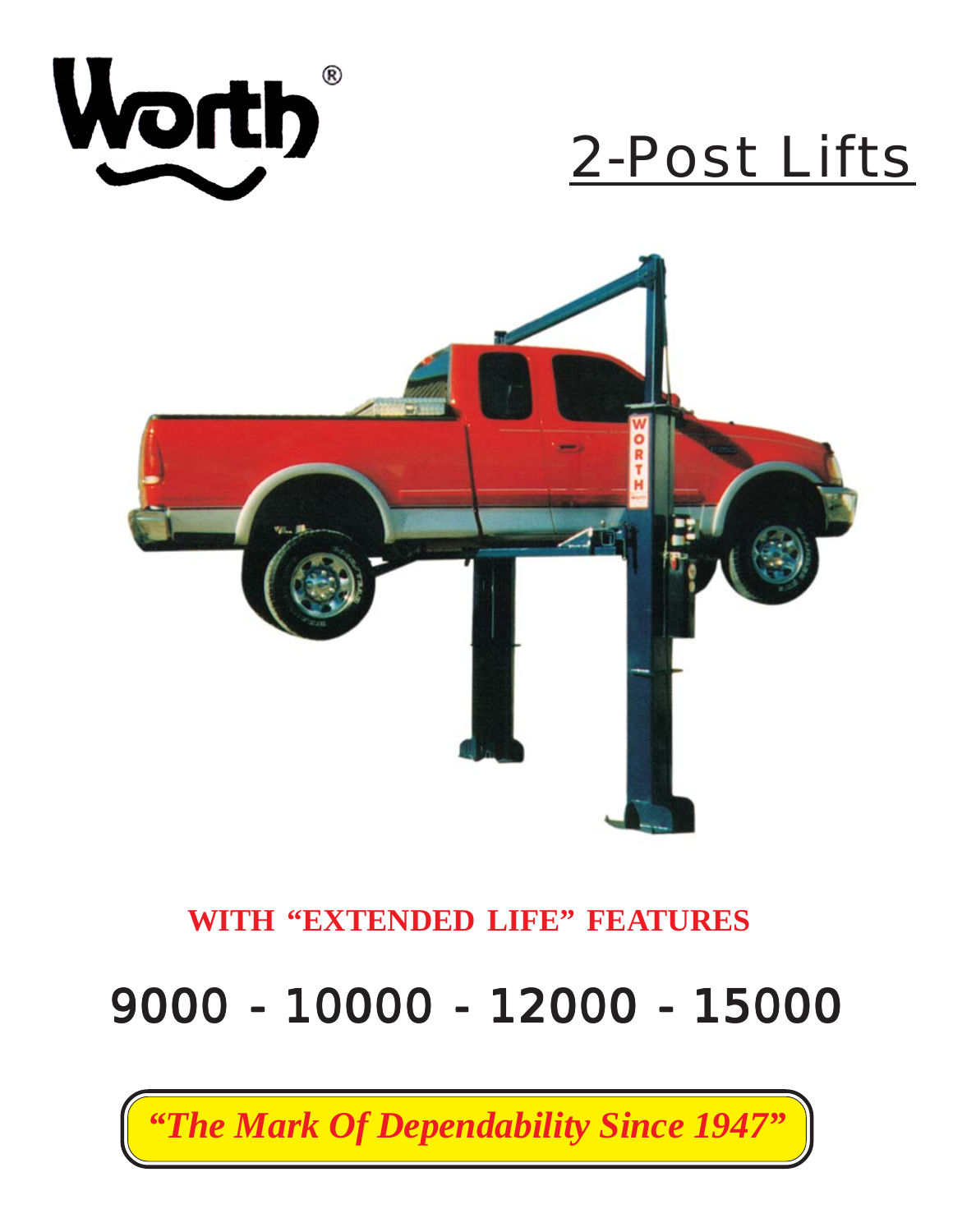

**Automatic Arm Restraints** lock as soon as the lift begins upward to help prevent load shifting while the vehicle travels up and down. Once vehicle is completely lowered arms release automatically.



**Dual Chain-Over Hydraulic** cylinders provide superior lifting power and lastability. On average they last twice as long as direct pull or push type cylinders, since the seals only have to travel half as far each time the lift is used.



**Truck Adapters** available in slide-over and 8" screw type. These adapters are usually required when servicing light trucks, vans, and sport-utility vehicles.



#### **WORTH "EXTENDED LIFE" FEATURES**

**( 1 ) Structural Tube Overhead -** All Worth Clear Floor models feature 4 sided structural tube overhead bars, not 3 sided sheet metal or channel. **( 2 ) Center Bands-** All Worth 2 Post lifts feature center bands (reinforcement flanges) to eliminate premature wear and opening of columns.

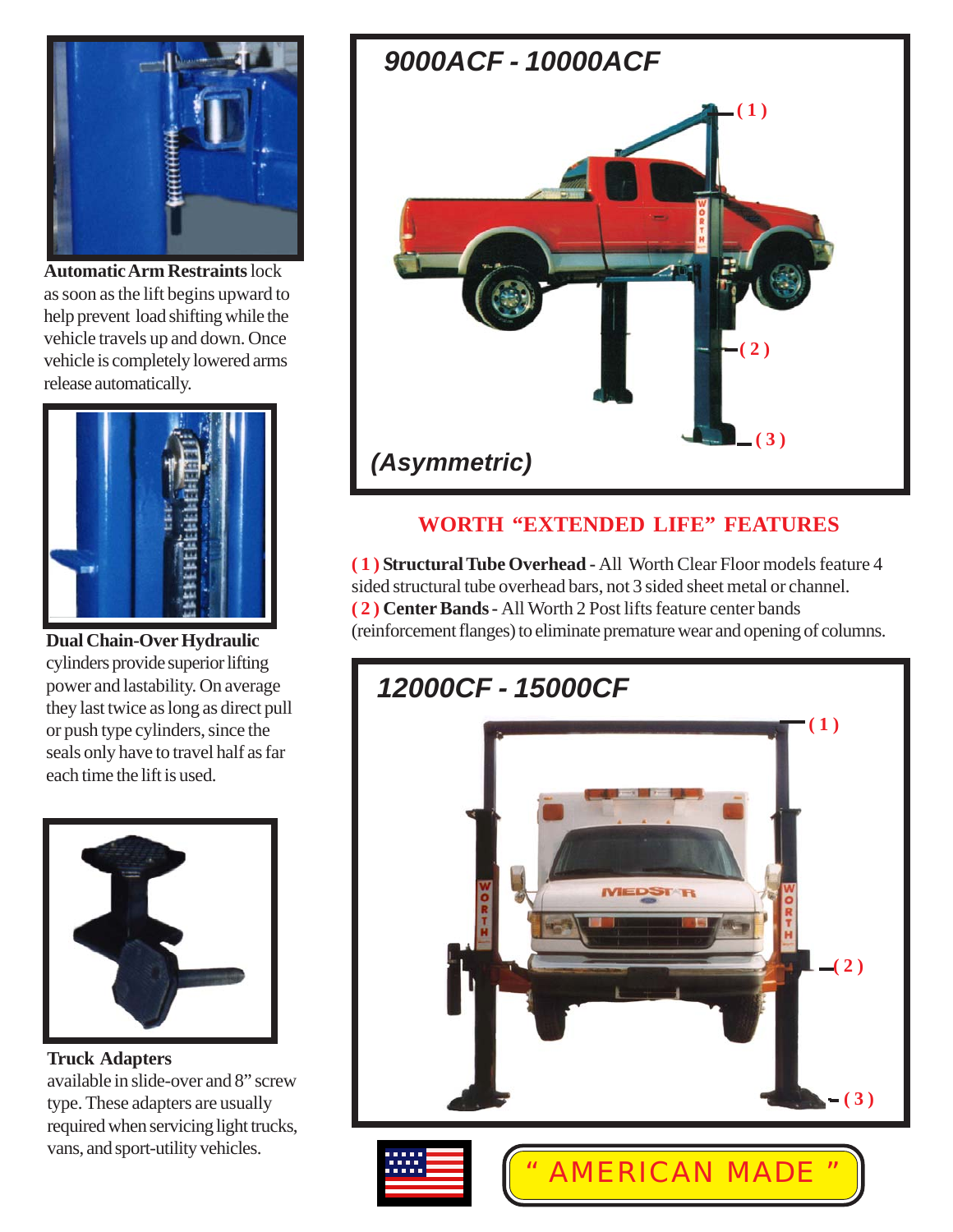

 **( 3 ) Oversized Base Plates And Gussets -** All Worth lifts feature over sized base plates with oversized gussets . Base plates through the model 12000CF are based on a 24"x24"x5/8" minimum size to prevent concrete breakout and offer increased stability.

 The 15000CF features an even larger base plate, which is based on a 32"x24"x1" size.





**Dual Back-Up Safety Locks** located in each post, and lock every 2 inches.



**3 HP Power Unit comes standard** on all two post lifts. This unit is as much as 50% stronger than our competition.



**Solid Steel Equalizer Pulleys** with pressed-in bronze bushings are built to last. Our competitors use plastic pulleys.

### " SINCE 1947 "